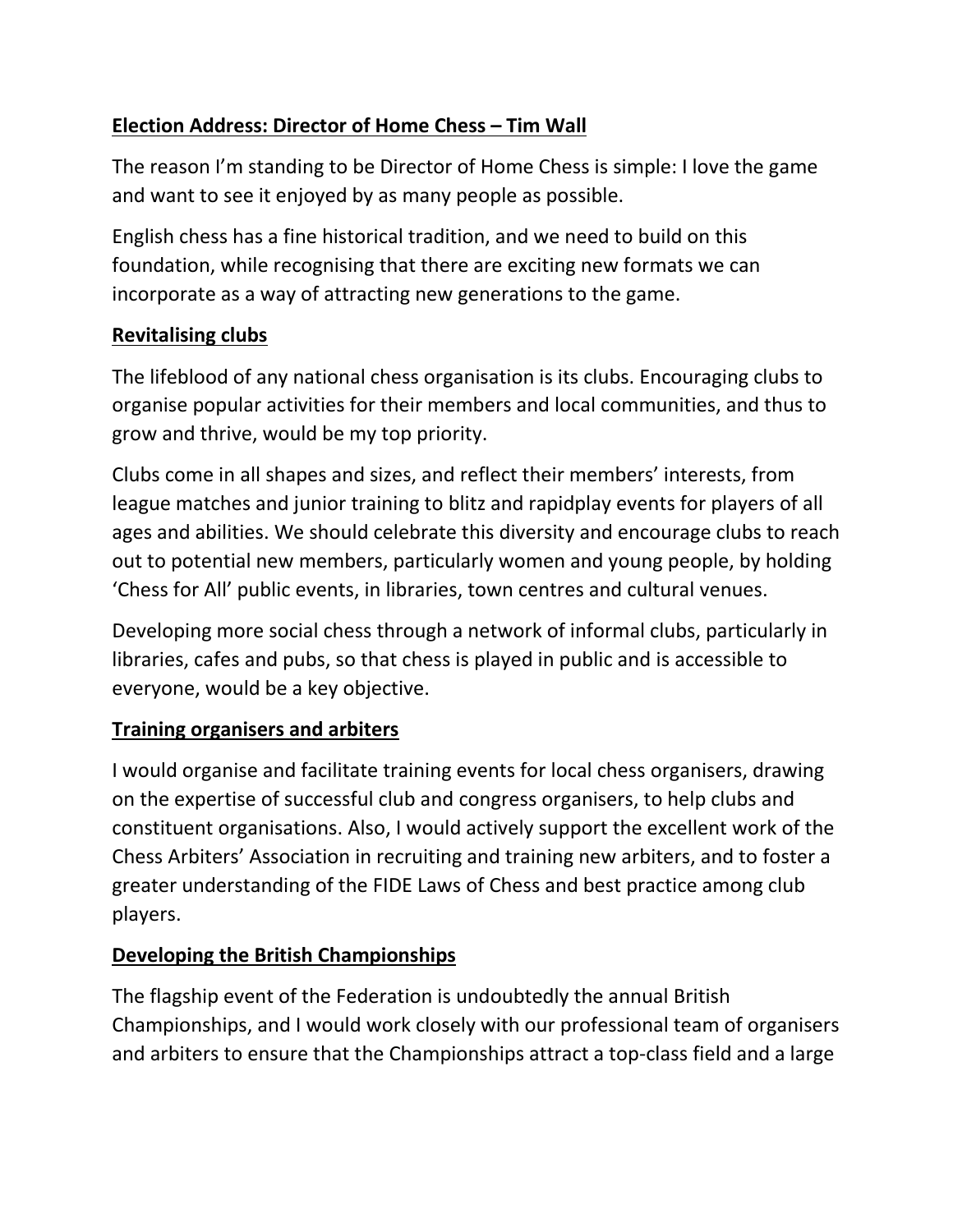entry in all sections, from the Championship and Major Open, through to the various Veterans, Junior and grading limited events.

I would continue the work we have already begun to organise a family-friendly chess festival alongside the British Championships that attracts newcomers to the game, using the Championships to grow local chess and partnering with local chess organisations, councils and businesses.

## **Other competitions**

I would also work closely with the ECF's various constituent organisations to promote the County Championships, UK Open Blitz Championships and British Rapidplay, recognising the logistical and geographical challenges that face players and teams outside the most populous areas of the country.

## **Raising sponsorship**

To achieve these various goals, I would actively seek sponsorship from companies, local and national government, organisations and individuals, so that chess events can be professionally run and offer decent conditions to professional players, teachers and coaches.

#### **My Chess CV**

I have wide experience of playing, teaching and organising at all levels, from international tournaments to my club in Newcastle upon Tyne, Forest Hall, and at local schools and libraries.

Starting in the 1990s and resuming in 2016 on my return to the UK, I have organised various international, weekend, rapidplay and blitz tournaments, most notably the Northumbria Masters in February 2018.

I have coached England and Scotland juniors at various international events, including the World and European Championships, and taught chess in several schools on Tyneside. Currently, I organise the Northumbria MegaFinal for the Delancey UK Chess Challenge, work as a local coordinator for Chess in Schools and Communities and am a tutor for the ECF Academy.

I have recently started two successful library chess clubs, in Newcastle and Gateshead.